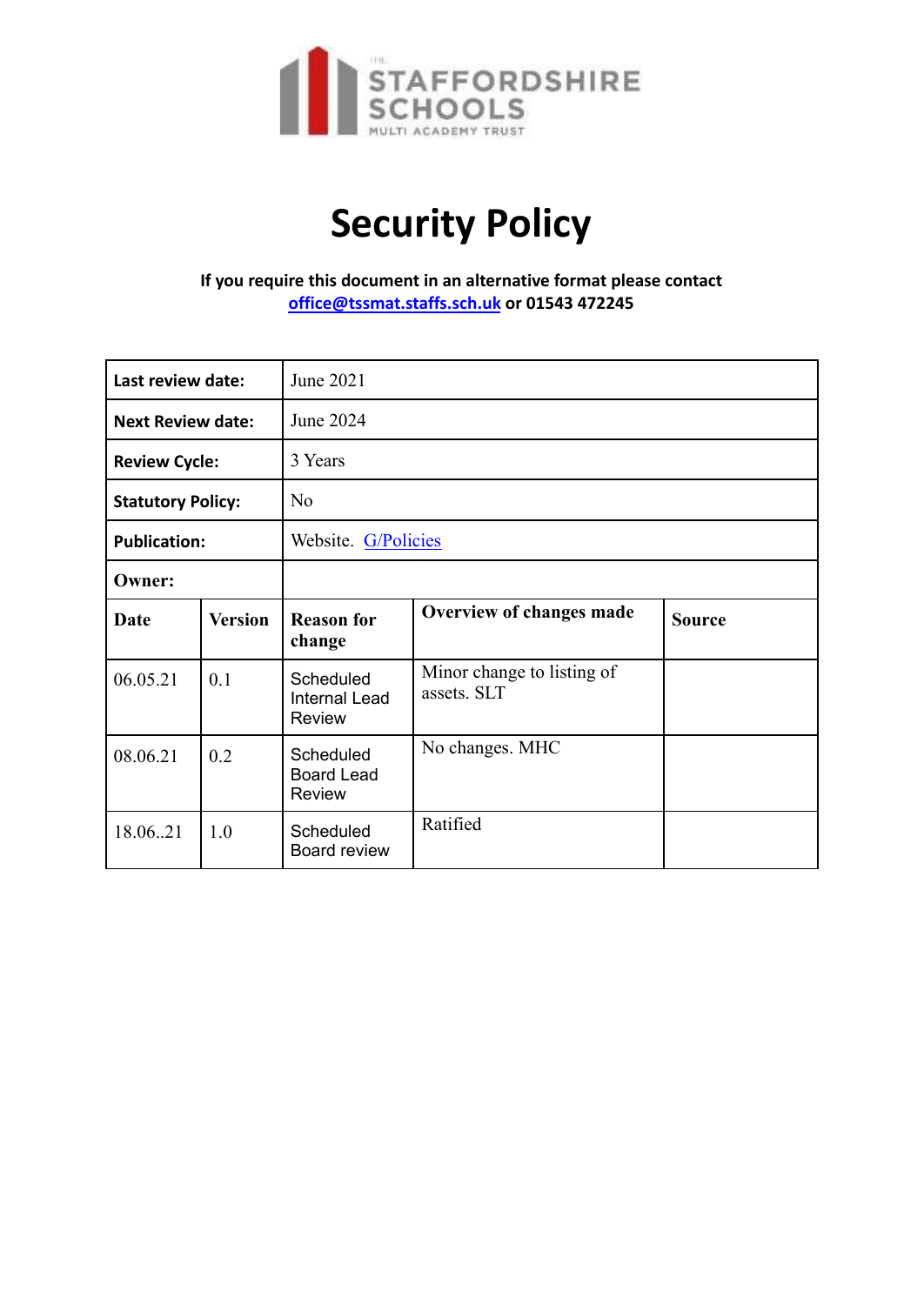## **Security Policy**

Our aim is to provide a safe and secure environment for our pupils, staff and visitors. Our Security Policy ensures that we have in place effective procedures to enable us to achieve this aim.

#### **ROLES AND RESPONSIBILITIES**

Management Responsibility - School security is shared between the Board of Directors and Chief Executive Officer.

## **Role of the Board of Directors**

The Board of Directors is responsible for approving the Security Policy and monitoring its implementation.

At The Staffordshire Schools Multi Academy Trust, the Board of Directors monitor the policy on a termly basis. The Board of Directors discuss any key issues that arise.

## **Role of the Chief Executive Officer**

The CEO will be responsible for implementing the Security Policy agreed by the Board of Directors.

The CEO will ensure:

- All staff appreciate the importance of security and understand the Trust's policy and their responsibilities.
- Staff training needs are kept under review and training is undertaken as necessary.
- Parents are informed of the Security Policy and encouraged to help.
- Formal risk assessments are conducted annually by the Health and Safety Co-ordinator and updated on a termly basis.
- In addition the caretaker carries out routine security checks on an on-going basis.
- Termly reports are made to the Board of Directors.
- All crimes are reported to the Police.

## **GUIDELINES FOR SCHOOL SECURITY**

## **Security of Pupils, Staff and Visitors**

#### Security Strategies in School

**Staff** 

- Staff are the only people to know the combination of the door lock.
- Staff to contact the School Office or senior staff in an emergency.
- Staff to have meetings with parents in Classrooms or Headteacher's Office.
- All staff must challenge visitors not known to them unless wearing the necessary identification.
- All staff must ensure that the people trying to gain entry to the School should enter via the School Office. They should not gain entry through the playground gate.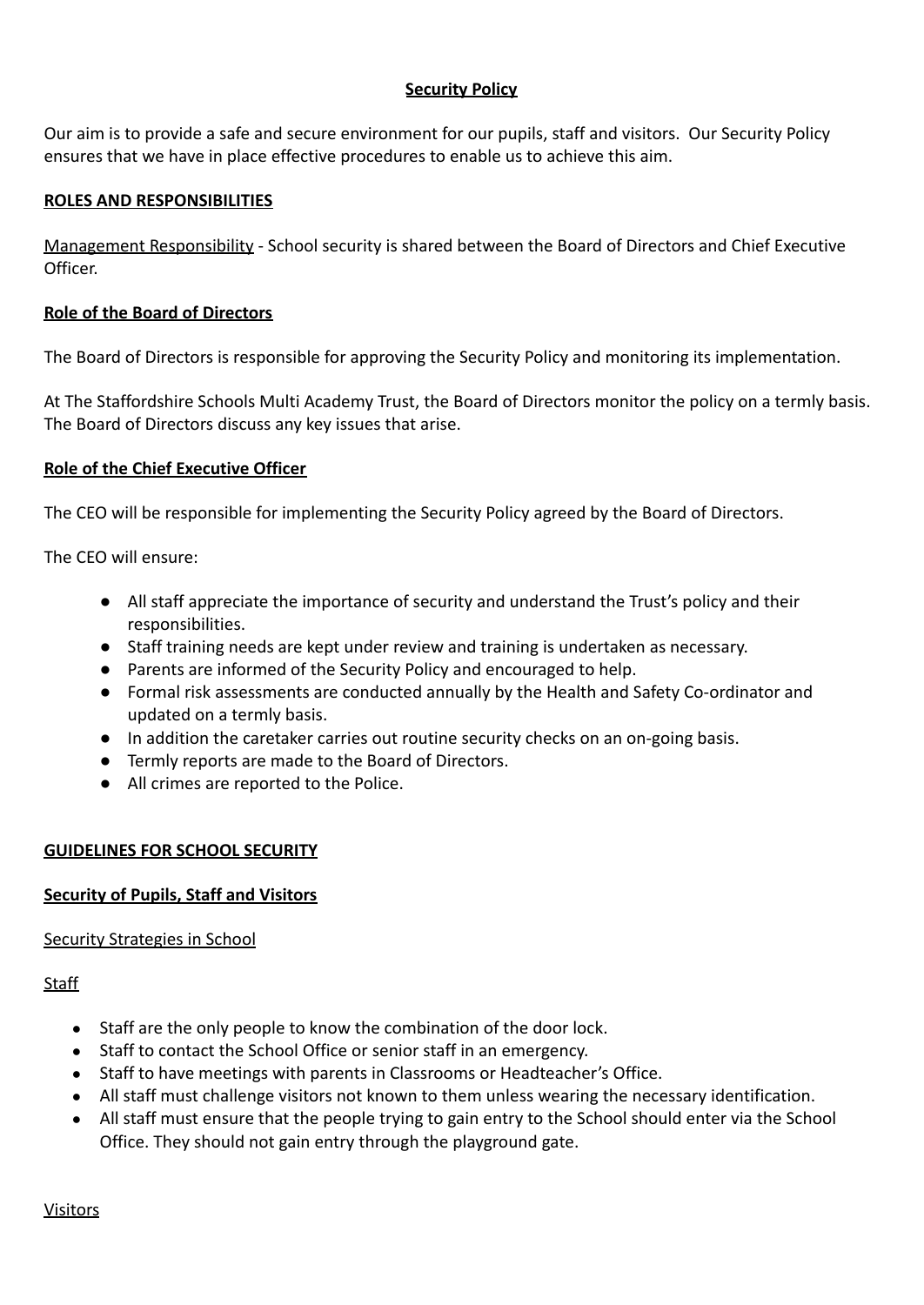- All visitors, including contractors, to come to main office entrance, report to the School Secretary, sign in using the visitor's system and wear a visitor's badge.
- All parents wishing to meet with a member of staff, to follow the same procedure as above.
- All other visitors visiting the School must sign in by the School Office.
- Parents to be reminded of our security strategies on a regular basis through the weekly planner.

## **Hardware**

- Security locks operate on the main Reception entrance to school.
- The gates giving access to the school's external areas are locked and only opened at the start and end of the school day.
- All external doors to be kept closed. (Doors can be opened internally and externally).
- All rooms containing equipment that may pose a risk to persons must be kept locked e.g. school kitchen and rooms containing cleaning equipment.
- All upstairs windows to be secured.

## Outside School

- School gates to be kept locked out of school hours.
- School gates to be kept closed and bolted during school hours.
- Children must not play in areas marked as out of bounds by signs or cones.

## **Security of Equipment**

## Security strategies

## Inside School Building

- All personal belongings to be stored in locked cupboards.
- All expensive, portable equipment to be marked as belonging to the School.
- All valuable and recognisable equipment to be listed on the Asset Register.
- The infrared intruder alarm system to be in operation when the school is closed.
- Staff to be responsible for returning equipment to the secure area.

## Outside School Building

● Security fencing to the front and side of the school to prevent intrusion.

## **Security of Staff, Visitors, Pupils and Equipment during whole-school events.**

## Parents' evening

- All personal belongings to be stored in locked cupboards.
- All computers to be stored in rooms that are locked.
- All rooms apart from classrooms and hall to be locked.

## Fundraising Events

- All rooms apart from those required to be locked where possible.
- All personal belongings to be stored in locked cupboards.
- For outside events Sports Activities and Fun Days, internal doors by toilets to be locked so people have access to toilet facilities without having access to classrooms.